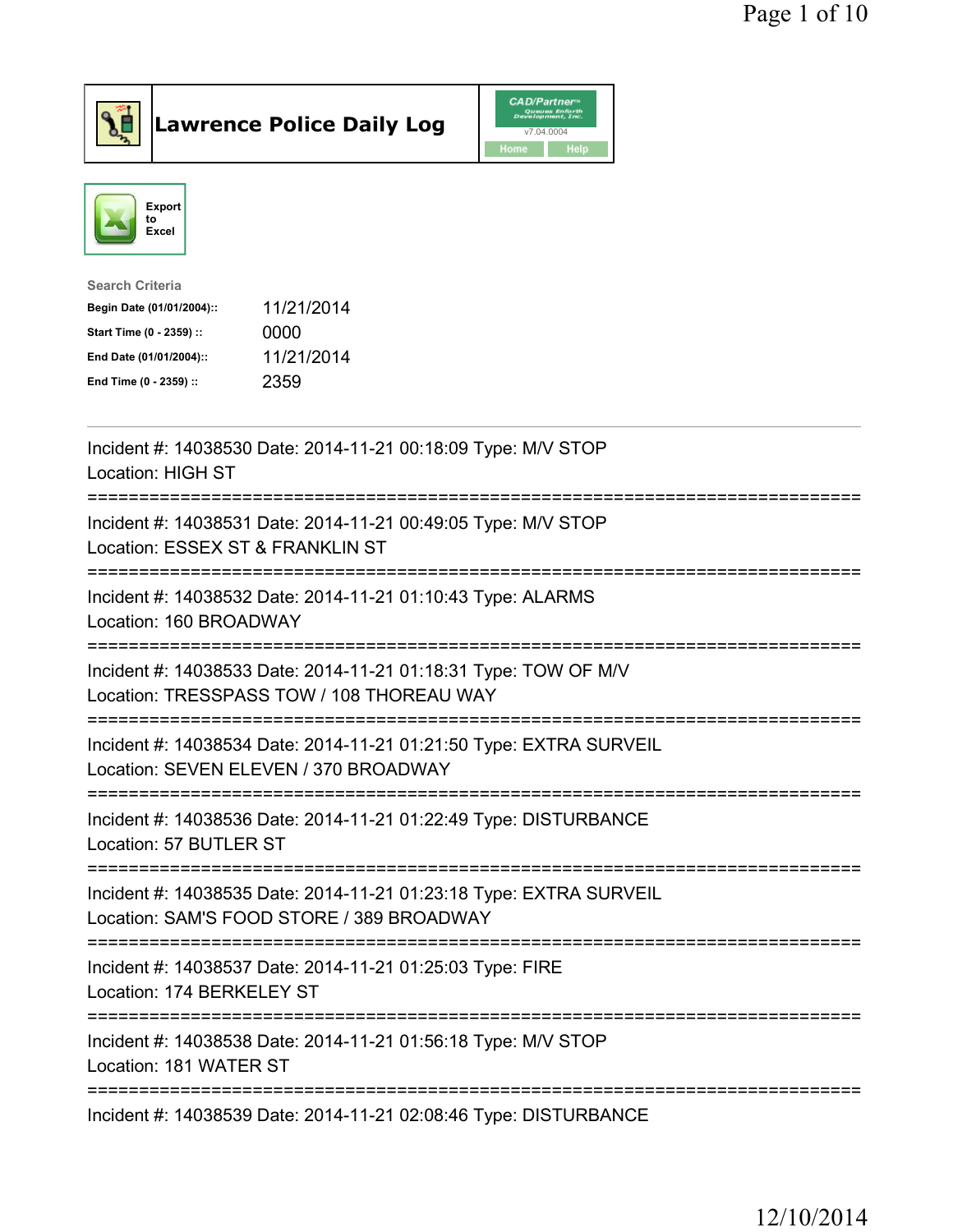Location: HOLIDAY INN EXPRESS / 224 WINTHROP AV #406 =========================================================================== Incident #: 14038540 Date: 2014-11-21 02:26:32 Type: NEIGHBOR PROB Location: 570 S UNION ST #10 =========================================================================== Incident #: 14038541 Date: 2014-11-21 02:52:30 Type: SPECIAL CHECK Location: 175 ESSEX ST =========================================================================== Incident #: 14038542 Date: 2014-11-21 02:52:49 Type: DOMESTIC/PROG Location: 45 BROOKFIELD ST FL 3 =========================================================================== Incident #: 14038543 Date: 2014-11-21 03:29:48 Type: ALARMS Location: 205 BROADWAY =========================================================================== Incident #: 14038544 Date: 2014-11-21 03:34:11 Type: FIGHT Location: 12 METHUEN ST FL 2 =========================================================================== Incident #: 14038545 Date: 2014-11-21 04:05:52 Type: DISTURBANCE Location: 126 BAILEY ST =========================================================================== Incident #: 14038546 Date: 2014-11-21 05:09:17 Type: SUS PERS/MV Location: 4 KENT ST =========================================================================== Incident #: 14038547 Date: 2014-11-21 07:00:19 Type: M/V STOP Location: BROADWAY & LOWELL ST =========================================================================== Incident #: 14038548 Date: 2014-11-21 07:09:09 Type: M/V STOP Location: BROADWAY & CROSS ST =========================================================================== Incident #: 14038549 Date: 2014-11-21 07:20:51 Type: PARK & WALK Location: 205 BROADWAY =========================================================================== Incident #: 14038550 Date: 2014-11-21 08:12:38 Type: UNWANTEDGUEST Location: 110 WEARE ST =========================================================================== Incident #: 14038551 Date: 2014-11-21 08:52:15 Type: ALARMS Location: 176 S UNION ST =========================================================================== Incident #: 14038552 Date: 2014-11-21 09:01:10 Type: INVEST CONT Location: 77 ESSEX ST =========================================================================== Incident #: 14038553 Date: 2014-11-21 09:54:01 Type: CLOSE STREET Location: CYPRESS ST & PEARL ST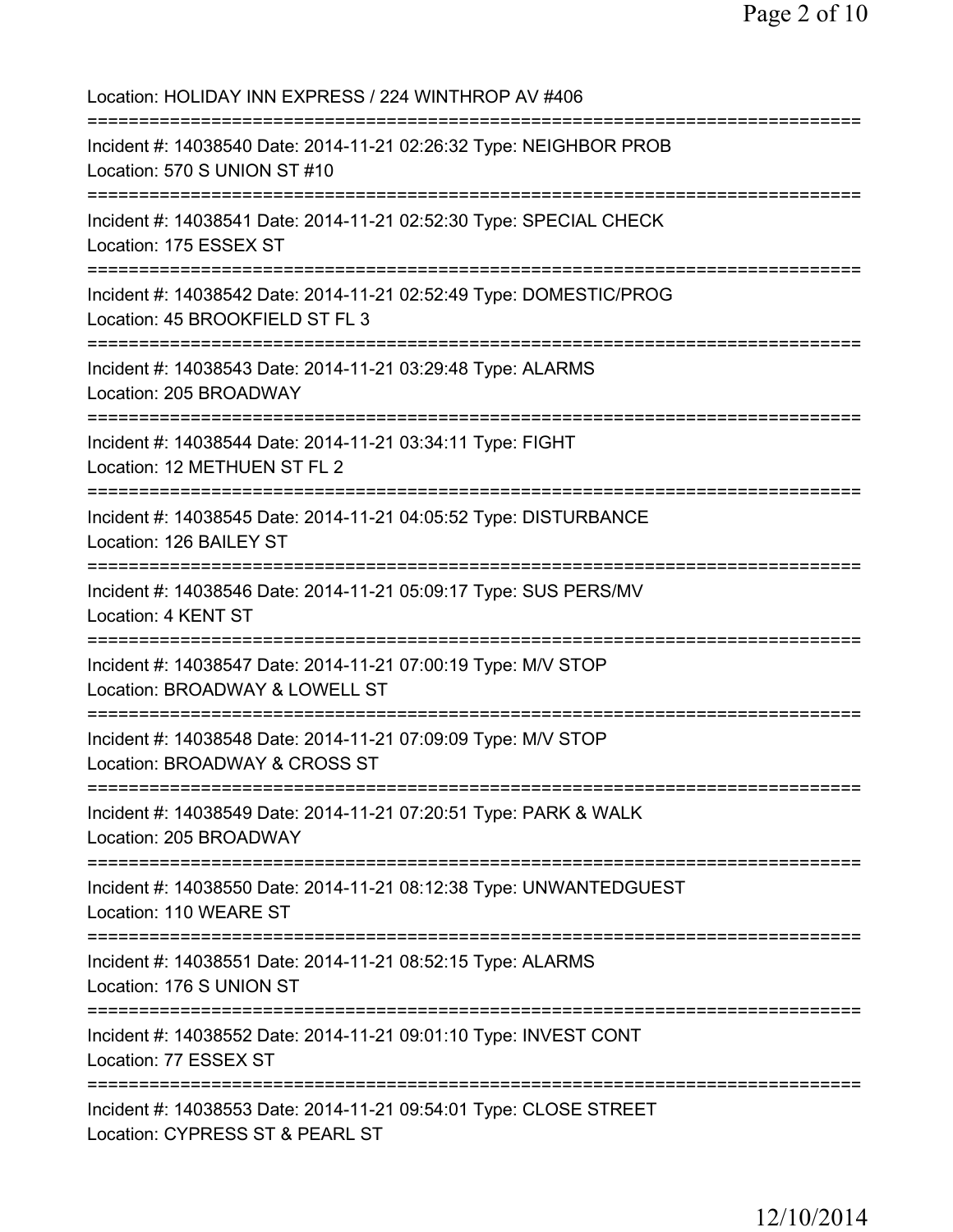| ==========================                                                                                                                                |
|-----------------------------------------------------------------------------------------------------------------------------------------------------------|
| Incident #: 14038554 Date: 2014-11-21 10:07:11 Type: INVESTIGATION<br>Location: 2 APPLETON ST                                                             |
| Incident #: 14038555 Date: 2014-11-21 10:17:19 Type: M/V STOP<br>Location: BOXFORD ST & WINTHROP AV<br>========================                           |
| Incident #: 14038556 Date: 2014-11-21 10:21:52 Type: M/V STOP<br>Location: 515 HAMPSHIRE ST                                                               |
| Incident #: 14038557 Date: 2014-11-21 10:28:41 Type: EXTRA SURVEIL<br>Location: 280 MERRIMACK ST                                                          |
| Incident #: 14038558 Date: 2014-11-21 10:37:32 Type: TOW OF M/V<br>Location: PROSPECT ST & SHERIDAN ST                                                    |
| Incident #: 14038559 Date: 2014-11-21 10:45:38 Type: AUTO ACC/NO PI<br>Location: 360 MERRIMACK ST                                                         |
| Incident #: 14038560 Date: 2014-11-21 10:53:08 Type: M/V STOP<br>Location: 525 BROADWAY                                                                   |
| Incident #: 14038561 Date: 2014-11-21 10:55:27 Type: TOW OF M/V<br>Location: 28 BELMONT ST                                                                |
| Incident #: 14038562 Date: 2014-11-21 10:59:19 Type: GENERAL SERV<br>Location: 120 MYRTLE ST                                                              |
| Incident #: 14038563 Date: 2014-11-21 11:30:22 Type: INVESTIGATION<br>Location: 2 SALEM ST                                                                |
| Incident #: 14038564 Date: 2014-11-21 11:48:47 Type: SUS PERS/MV<br>Location: CENTRAL CATHOLIC HIGH SCHOOL / 300 HAMPSHIRE ST<br>======================== |
| Incident #: 14038565 Date: 2014-11-21 12:02:55 Type: AUTO ACC/NO PI<br>Location: 615 S UNION ST                                                           |
| Incident #: 14038566 Date: 2014-11-21 12:06:13 Type: SUS PERS/MV<br>Location: FITZ ST & LAWRENCE ST                                                       |
| Incident #: 14038567 Date: 2014-11-21 12:06:49 Type: DISORDERLY<br>Location: CENTRAL BRIDGE / 0 MERRIMACK ST                                              |
|                                                                                                                                                           |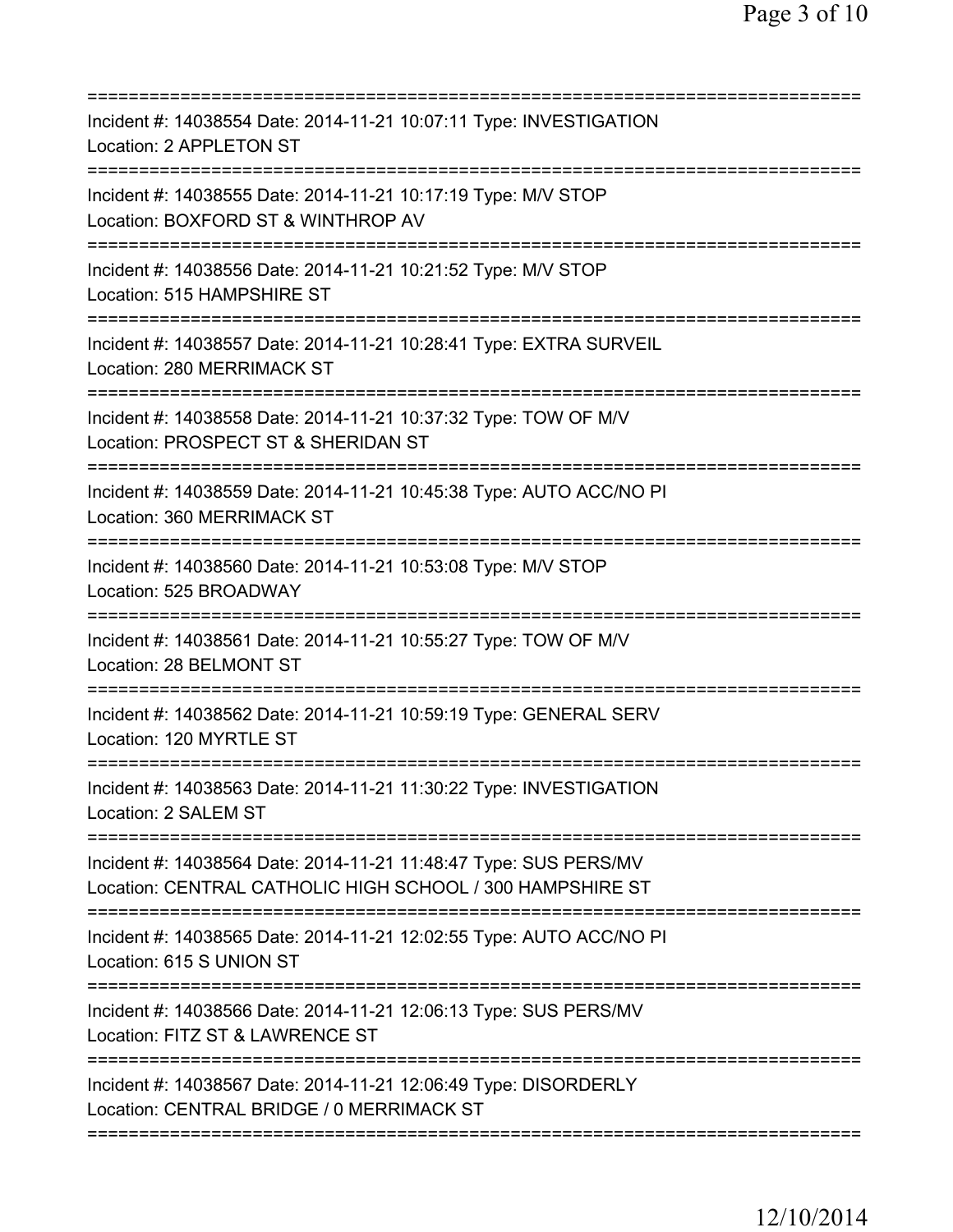| Incident #: 14038568 Date: 2014-11-21 12:22:50 Type: M/V STOP<br>Location: OSGOOD ST & SALEM ST                                   |
|-----------------------------------------------------------------------------------------------------------------------------------|
| Incident #: 14038569 Date: 2014-11-21 12:33:22 Type: MV/BLOCKING<br>Location: 49 EXCHANGE ST                                      |
| Incident #: 14038570 Date: 2014-11-21 12:39:51 Type: DRUG VIO<br>Location: OSGOOD ST & PORTLAND ST                                |
| Incident #: 14038571 Date: 2014-11-21 13:00:59 Type: ANIMAL COMPL<br><b>Location: CHERRY ST</b>                                   |
| Incident #: 14038572 Date: 2014-11-21 13:19:26 Type: TOW OF M/V<br>Location: 270 E HAVERHILL ST<br>==========                     |
| Incident #: 14038573 Date: 2014-11-21 13:24:37 Type: INVESTIGATION<br>Location: 90 LOWELL ST                                      |
| Incident #: 14038574 Date: 2014-11-21 13:37:33 Type: LARCENY/PAST<br>Location: ESSEX ST & LAWRENCE ST<br>======================== |
| ===============<br>Incident #: 14038575 Date: 2014-11-21 13:43:05 Type: TOW OF M/V<br>Location: 59 W LAUREL ST                    |
| Incident #: 14038576 Date: 2014-11-21 13:46:53 Type: TOW OF M/V<br>Location: ALDER ST & WALNUT ST                                 |
| ============<br>Incident #: 14038577 Date: 2014-11-21 13:52:09 Type: ALARM/BURG<br>Location: 102 DAWES ST                         |
| Incident #: 14038578 Date: 2014-11-21 13:56:58 Type: MISSING PERS<br>Location: 233 HAVERHILL ST                                   |
| Incident #: 14038579 Date: 2014-11-21 14:02:28 Type: TOW OF M/V<br>Location: 68 JUNIPER ST                                        |
| Incident #: 14038581 Date: 2014-11-21 14:05:32 Type: 209A/VIOLATION<br>Location: 54 SULLIVAN AV                                   |
| Incident #: 14038580 Date: 2014-11-21 14:05:58 Type: MEDIC SUPPORT<br>Location: 45 ATKINSON ST FL 3                               |
| Incident #: 14038582 Date: 2014-11-21 14:10:22 Type: LIC PLATE STO                                                                |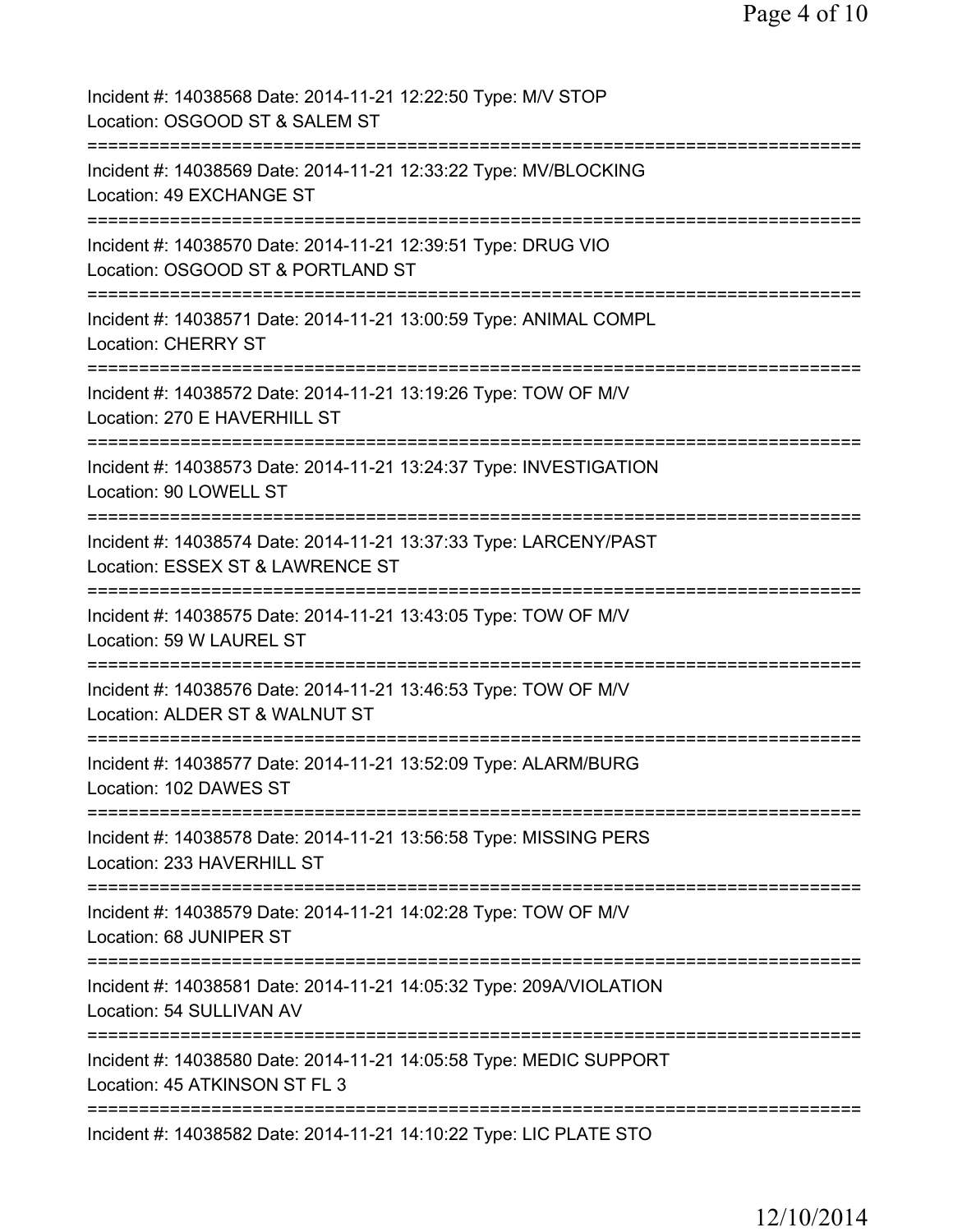| Location: 212 ARLINGTON ST                                                                                                     |
|--------------------------------------------------------------------------------------------------------------------------------|
| Incident #: 14038583 Date: 2014-11-21 14:14:33 Type: TOW OF M/V<br>Location: 112 E HAVERHILL ST                                |
| Incident #: 14038584 Date: 2014-11-21 14:15:53 Type: TOW OF M/V<br>Location: ALDER ST & WILLOW ST<br>========================= |
| Incident #: 14038585 Date: 2014-11-21 14:22:08 Type: NEIGHBOR PROB<br>Location: 4 E GILBERT ST                                 |
| Incident #: 14038586 Date: 2014-11-21 14:26:09 Type: GENERAL SERV<br>Location: AMES ST & LOWELL ST                             |
| Incident #: 14038587 Date: 2014-11-21 14:28:29 Type: MISSING PERS<br>Location: 233 HAVERHILL ST                                |
| Incident #: 14038588 Date: 2014-11-21 14:29:36 Type: TOW OF M/V<br>Location: 172 SPRUCE ST                                     |
| Incident #: 14038589 Date: 2014-11-21 14:34:38 Type: TOW OF M/V<br>Location: 171 WILLOW ST                                     |
| Incident #: 14038590 Date: 2014-11-21 14:40:04 Type: MV/BLOCKING<br>Location: 10 VINE ST                                       |
| Incident #: 14038591 Date: 2014-11-21 14:52:52 Type: GUN CALL<br>Location: BROADWAY & CANAL ST                                 |
| ================<br>Incident #: 14038592 Date: 2014-11-21 14:55:22 Type: NOTIFICATION<br>Location: 8 CHELMSFORD ST FL 1        |
| Incident #: 14038594 Date: 2014-11-21 15:04:45 Type: SUS PERS/MV<br>Location: FRIENDLYS RESTAURANT / 227 WINTHROP AV           |
| Incident #: 14038593 Date: 2014-11-21 15:05:01 Type: SERVE 209A<br>Location: 227 PROSPECT ST                                   |
| Incident #: 14038595 Date: 2014-11-21 15:12:39 Type: KEEP PEACE<br>Location: 67 AVON ST FL 2NDFL                               |
| Incident #: 14038596 Date: 2014-11-21 15:30:27 Type: 209A/VIOLATION<br>Location: 200 WILLOW ST                                 |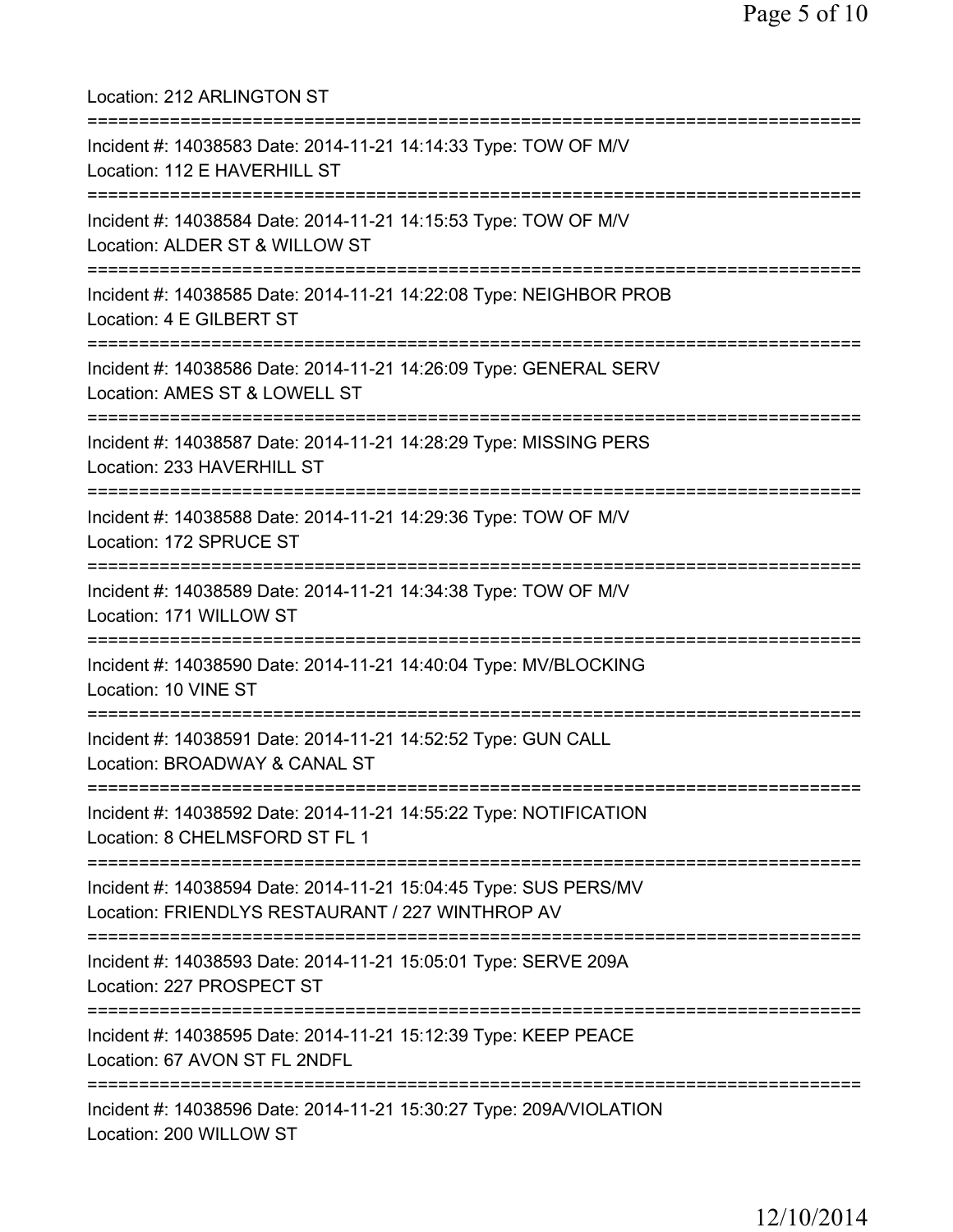| Incident #: 14038597 Date: 2014-11-21 15:39:47 Type: DOMESTIC/PROG<br>Location: 151 BERKELEY ST                                   |
|-----------------------------------------------------------------------------------------------------------------------------------|
| Incident #: 14038598 Date: 2014-11-21 15:47:14 Type: GENERAL SERV<br>Location: 71 GREENWOOD ST                                    |
| Incident #: 14038600 Date: 2014-11-21 15:54:36 Type: E911 HANGUP<br>Location: 3 STANDISH RD                                       |
| Incident #: 14038599 Date: 2014-11-21 15:54:38 Type: M/V STOP<br>Location: ALDER ST & HAMPSHIRE ST<br>=========================== |
| Incident #: 14038601 Date: 2014-11-21 16:08:21 Type: DISTURBANCE<br>Location: ALL CHECKS CASHED / 9 BROADWAY                      |
| Incident #: 14038602 Date: 2014-11-21 16:12:33 Type: M/V STOP<br>Location: 6 WINTHROP AV                                          |
| Incident #: 14038603 Date: 2014-11-21 16:31:10 Type: ALARM/BURG<br>Location: 139 NEWBURY ST                                       |
| Incident #: 14038604 Date: 2014-11-21 16:52:17 Type: M/V STOP<br>Location: 28 BELMONT ST                                          |
| Incident #: 14038605 Date: 2014-11-21 16:55:49 Type: AUTO ACC/NO PI<br>Location: 638 ESSEX ST                                     |
| Incident #: 14038606 Date: 2014-11-21 17:03:19 Type: AUTO ACC/NO PI<br>Location: ESSEX ST & MEDFORD ST                            |
| Incident #: 14038607 Date: 2014-11-21 17:06:37 Type: WARRANT SERVE<br>Location: 255 BRUCE ST #1                                   |
| Incident #: 14038608 Date: 2014-11-21 17:25:25 Type: SUS PERS/MV<br>Location: 737 RIVERSIDE DR                                    |
| Incident #: 14038609 Date: 2014-11-21 17:55:29 Type: INVEST CONT<br>Location: 19 TEWKSBURY ST                                     |
| Incident #: 14038610 Date: 2014-11-21 17:56:12 Type: HIT & RUN M/V<br>Location: 34 HAVERHILL ST                                   |
|                                                                                                                                   |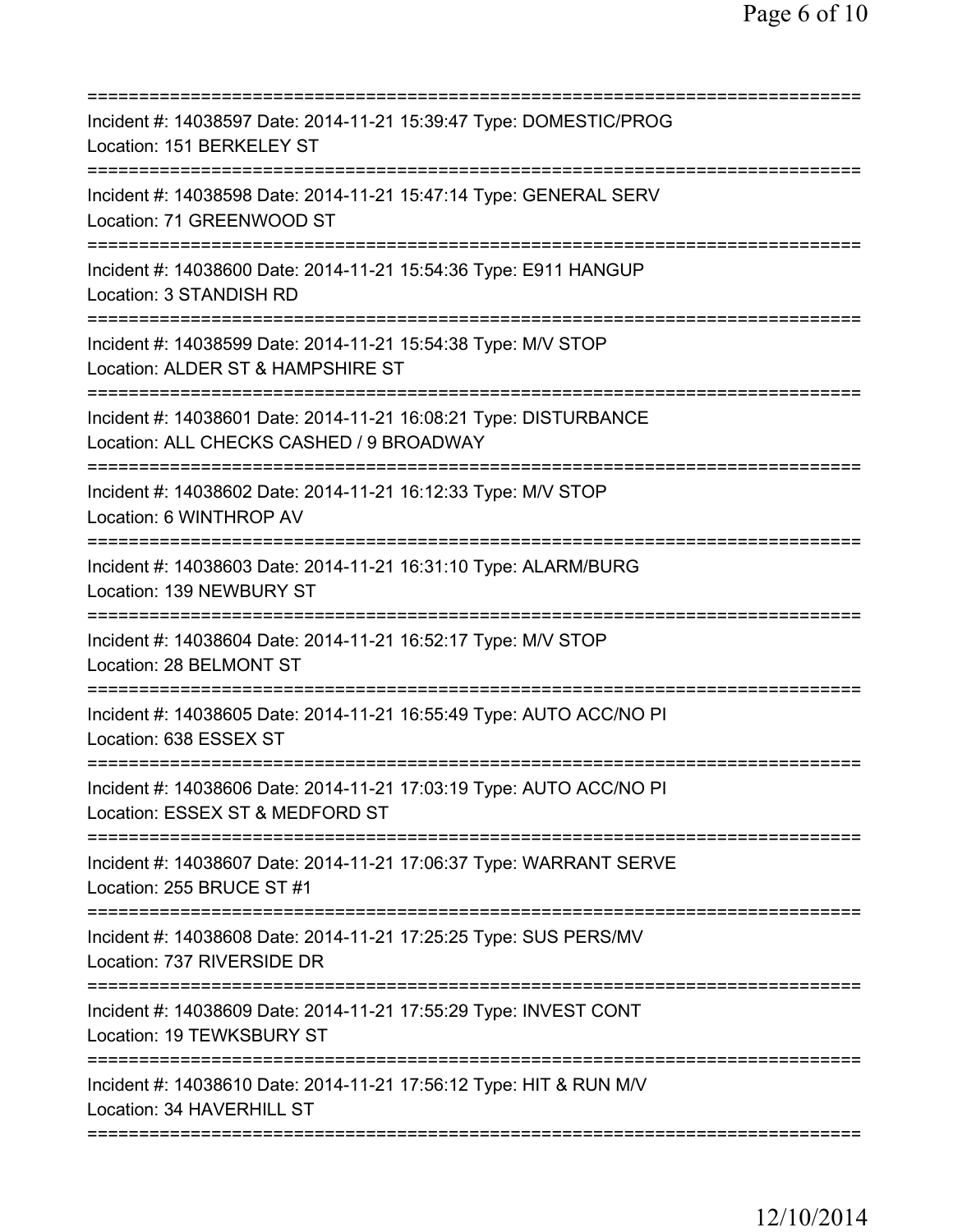| Incident #: 14038611 Date: 2014-11-21 18:10:48 Type: M/V STOP<br>Location: BROADWAY & LOWELL ST                              |
|------------------------------------------------------------------------------------------------------------------------------|
| Incident #: 14038612 Date: 2014-11-21 18:23:55 Type: THREATS<br>Location: 6 DIAMOND ST #12 FL 2                              |
| Incident #: 14038613 Date: 2014-11-21 18:34:22 Type: M/V STOP<br>Location: LAWRENCE ST & METHUEN ST                          |
| Incident #: 14038614 Date: 2014-11-21 18:36:32 Type: M/V STOP<br>Location: WINTHROP AV                                       |
| Incident #: 14038615 Date: 2014-11-21 18:40:38 Type: M/V STOP<br>Location: 365 HAMPSHIRE ST<br>=============                 |
| Incident #: 14038616 Date: 2014-11-21 18:54:31 Type: B&E/PAST<br>Location: 564 HAMPSHIRE ST                                  |
| Incident #: 14038617 Date: 2014-11-21 19:16:43 Type: THREATS<br>Location: 20 BELLEVUE ST #C FL 2                             |
| Incident #: 14038618 Date: 2014-11-21 19:50:52 Type: M/V STOP<br>Location: AMESBURY ST & HAVERHILL ST<br>===========         |
| =========================<br>Incident #: 14038619 Date: 2014-11-21 19:54:19 Type: SUS PERS/MV<br>Location: 108 WACHUSETTS AV |
| Incident #: 14038620 Date: 2014-11-21 20:01:42 Type: M/V STOP<br>Location: AUBURN ST & CROSS ST                              |
| Incident #: 14038621 Date: 2014-11-21 20:06:52 Type: INVEST CONT<br>Location: 9 E DALTON ST                                  |
| Incident #: 14038622 Date: 2014-11-21 20:07:28 Type: ALARM/BURG<br>Location: ESPERANZA ACADEMY / 198 GARDEN ST               |
| Incident #: 14038623 Date: 2014-11-21 20:10:15 Type: ROBBERY PAST<br>Location: LAWRENCE ST & OAK ST                          |
| Incident #: 14038624 Date: 2014-11-21 20:14:17 Type: ALARM/BURG<br>Location: 309 ESSEXT ST                                   |
| Incident #: 14038625 Date: 2014-11-21 20:28:06 Type: MV/BLOCKING                                                             |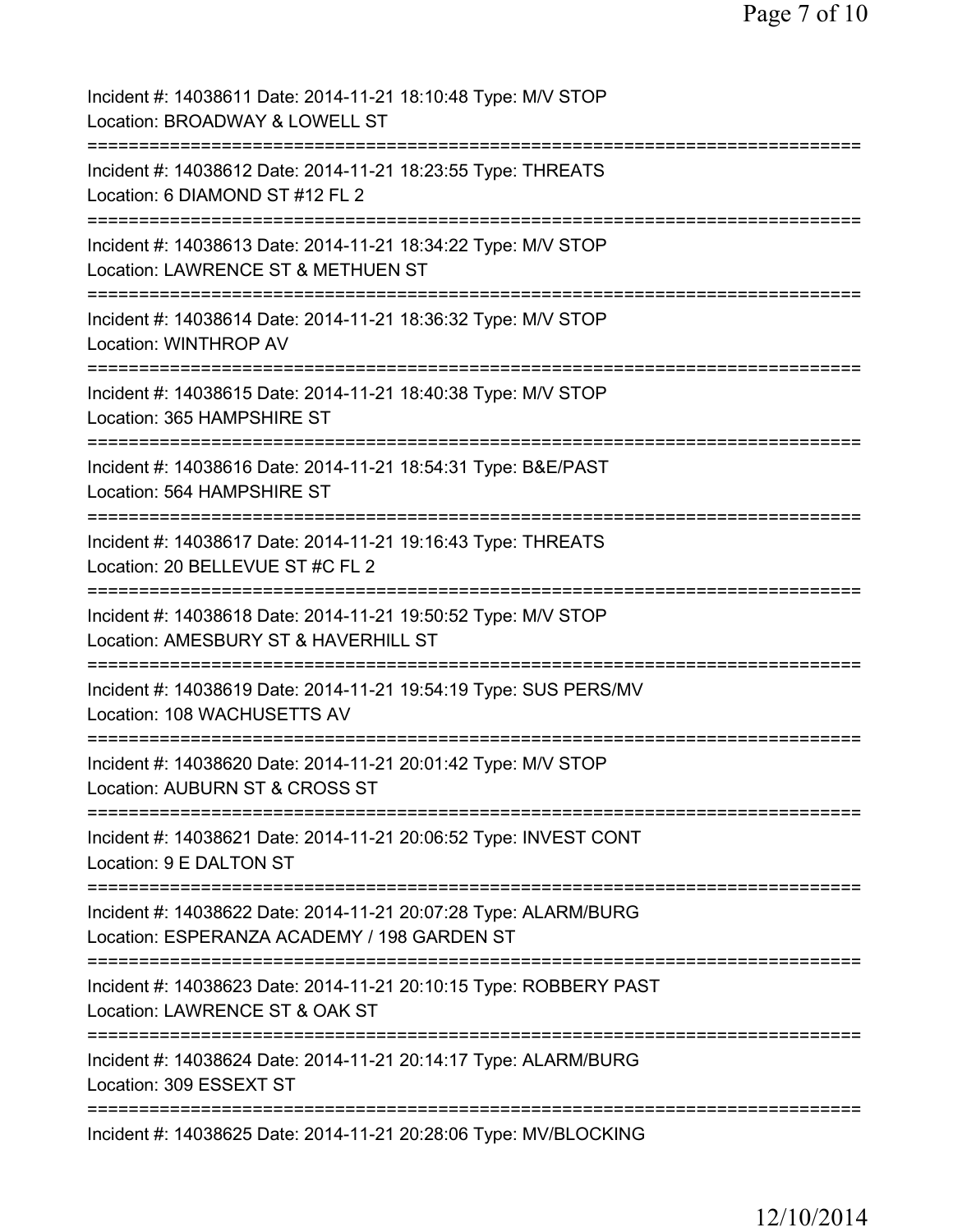| Location: 138 SARATOGA ST<br>====================================                                                                        |
|------------------------------------------------------------------------------------------------------------------------------------------|
| Incident #: 14038626 Date: 2014-11-21 20:31:44 Type: INVEST CONT<br>Location: 9 E DALTON ST<br>=================================         |
| Incident #: 14038627 Date: 2014-11-21 20:31:47 Type: M/V STOP<br>Location: ESSEX ST & LAWRENCE ST                                        |
| Incident #: 14038628 Date: 2014-11-21 20:33:19 Type: AUTO ACC/PI<br>Location: 14 BEACON AV                                               |
| ===============================<br>Incident #: 14038629 Date: 2014-11-21 20:33:48 Type: DOMESTIC/PROG<br>Location: 89 DORCHESTER ST FL 3 |
| ======================<br>Incident #: 14038630 Date: 2014-11-21 20:46:37 Type: SPECIAL CHECK<br>Location: CRESCENT ST                    |
| Incident #: 14038631 Date: 2014-11-21 20:55:16 Type: SUS PERS/MV<br>Location: BERKELEY ST & SWAN ST                                      |
| =========================<br>Incident #: 14038632 Date: 2014-11-21 21:02:17 Type: AUTO ACC/NO PI<br>Location: 14 BEACON AV               |
| Incident #: 14038633 Date: 2014-11-21 21:06:42 Type: M/V STOP<br>Location: HAVERHILL ST & LAWRENCE ST                                    |
| Incident #: 14038634 Date: 2014-11-21 21:08:50 Type: M/V STOP<br>Location: FALLS BRIDGE / null                                           |
| =====================================<br>Incident #: 14038635 Date: 2014-11-21 21:08:51 Type: MV/BLOCKING<br>Location: 23 FARLEY ST      |
| Incident #: 14038636 Date: 2014-11-21 21:09:23 Type: M/V STOP<br>Location: COMMON ST & HAMPSHIRE ST                                      |
| Incident #: 14038637 Date: 2014-11-21 21:15:51 Type: M/V STOP<br>Location: HIGH ST & PROSPECT CT                                         |
| Incident #: 14038638 Date: 2014-11-21 21:19:04 Type: M/V STOP<br>Location: 34 WASHINGTON ST                                              |
| Incident #: 14038639 Date: 2014-11-21 21:38:28 Type: GENERAL SERV<br>Location: CENTRO ESPANOLE RESTRAUNT / 56 COMMON ST                  |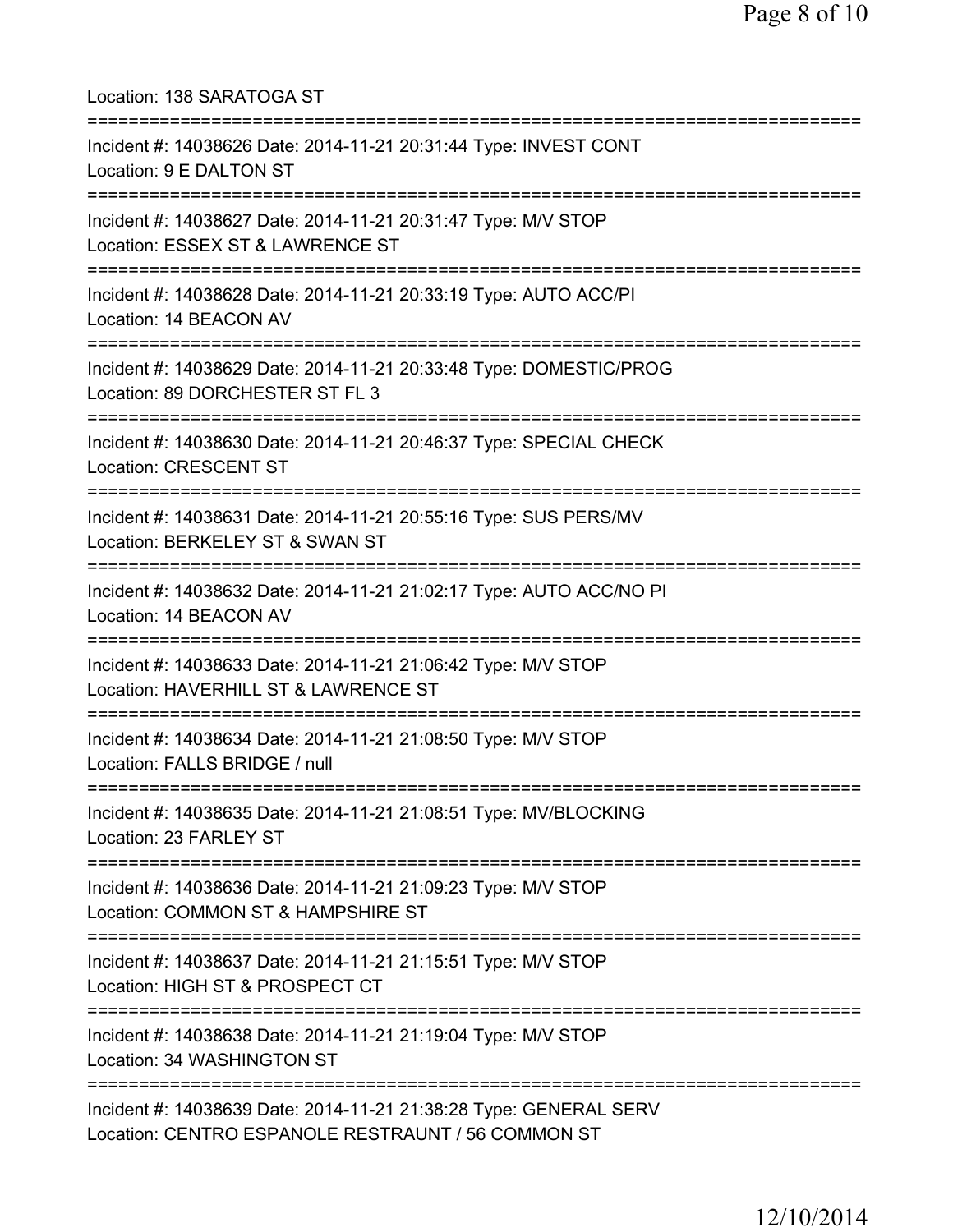| Incident #: 14038640 Date: 2014-11-21 21:45:19 Type: M/V STOP<br>Location: MARKET ST & PARKER ST                                         |
|------------------------------------------------------------------------------------------------------------------------------------------|
| Incident #: 14038641 Date: 2014-11-21 21:46:11 Type: M/V STOP<br>Location: S BROADWAY & SALEM ST                                         |
| Incident #: 14038642 Date: 2014-11-21 21:50:00 Type: M/V STOP<br><b>Location: MANCHESTER ST</b>                                          |
| Incident #: 14038643 Date: 2014-11-21 21:51:12 Type: GENERAL SERV<br>Location: RIO BAR AND GRILL / 9 APPLETON ST                         |
| Incident #: 14038644 Date: 2014-11-21 21:53:22 Type: M/V STOP<br>Location: WALGREENS / 135 BROADWAY                                      |
| Incident #: 14038645 Date: 2014-11-21 22:04:52 Type: BUILDING CHK<br>Location: 129 BENNINGTON ST                                         |
| Incident #: 14038646 Date: 2014-11-21 22:14:08 Type: M/V STOP<br>Location: BROADWAY & VALLEY ST<br>:===========                          |
| Incident #: 14038647 Date: 2014-11-21 22:15:10 Type: M/V STOP<br>Location: ALBRITE CARPET CLEANING COMP. / 223 WINTHROP AV               |
| Incident #: 14038648 Date: 2014-11-21 22:40:49 Type: UNWANTEDGUEST<br>Location: 121 UNION ST #7                                          |
| Incident #: 14038649 Date: 2014-11-21 22:44:39 Type: VIO CITY ORD<br><b>Location: RAILROAD ST</b>                                        |
| Incident #: 14038650 Date: 2014-11-21 23:08:56 Type: M/V STOP<br>Location: DPW / 31 AUBURN ST                                            |
| ===========================<br>Incident #: 14038651 Date: 2014-11-21 23:09:55 Type: CK WELL BEING<br>Location: MERRIMACK ST & S UNION ST |
| Incident #: 14038652 Date: 2014-11-21 23:10:54 Type: UNKNOWN PROB<br>Location: 11 THORNTON AV                                            |
| Incident #: 14038654 Date: 2014-11-21 23:17:26 Type: MISSING PERS<br>Location: 78 BOXFORD ST                                             |
|                                                                                                                                          |